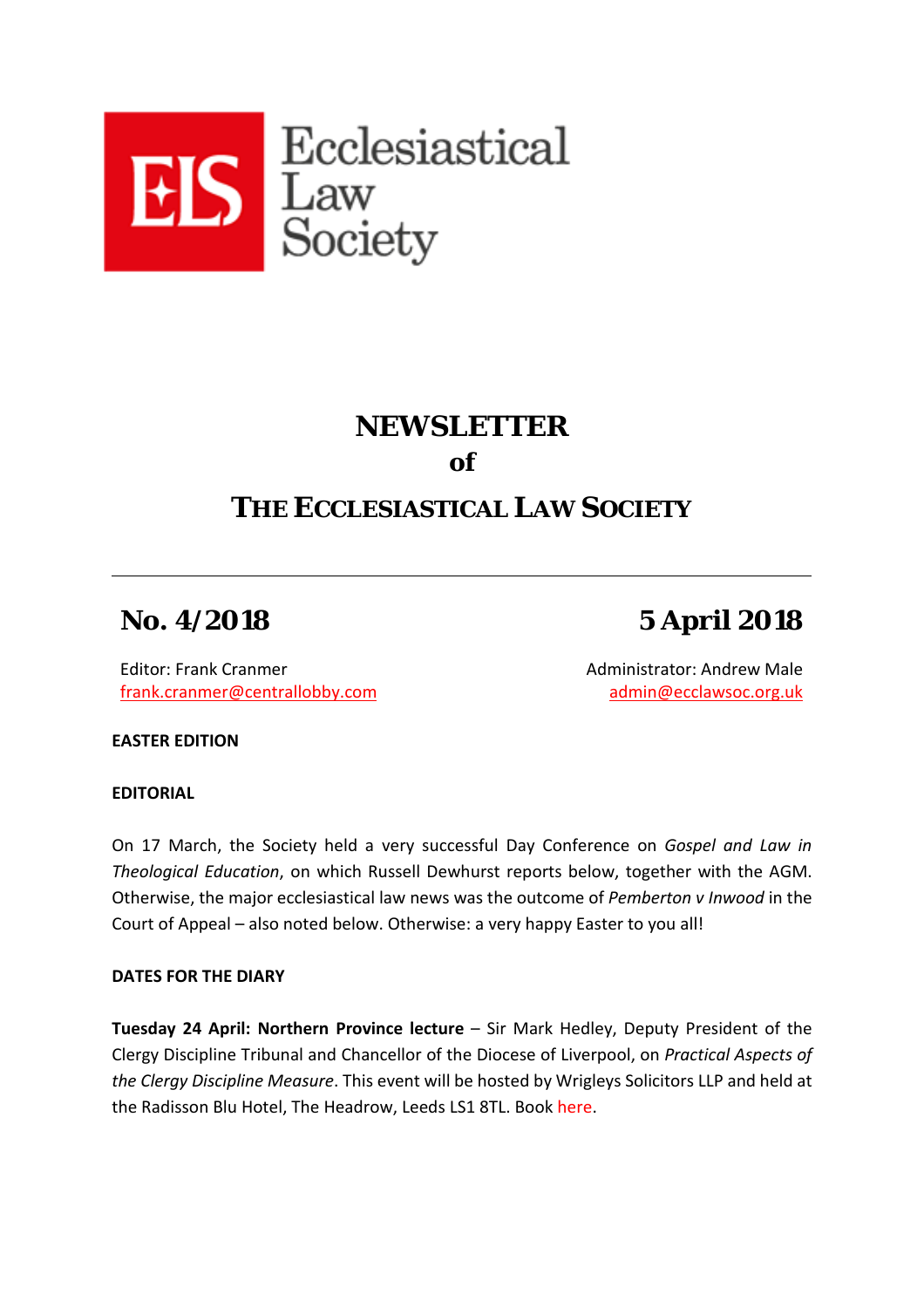**Tuesday 3 July: London lecture** – Baroness (Elizabeth) Berridge, co-chair of the All Party Parliamentary Group on International Freedom of Religion or Belief on *Freedom of Religion or Belief*. Book [here.](https://ecclawsoc.org.uk/events/baroness-berridge/)

**Thursday 12 July: Northern Province lecture** – the Chairman (and Chancellor of the Diocese of Leeds), on *The Ecclesiastical Jurisdiction and Care of Churches Measure 2018*. Book [here.](https://ecclawsoc.org.uk/events/professor-mark-hill-qc-on-the-ecclesiastical-jurisdiction-and-care-of-churches-measure-2018/https:/ecclawsoc.org.uk/events/professor-mark-hill-qc-on-the-ecclesiastical-jurisdiction-and-care-of-churches-measure-2018/)

**Wednesday 10 October: London lecture** – Dr Peter Smith, barrister of Lincoln's Inn and formerly Dean of Law at Exeter University, on *Visitations*. Book [here.](https://ecclawsoc.org.uk/events/peter-smith-visitations/)

**Thursday 11 October: Northern Province lecture** – Sir Philip Mawer (lately the Independent Reviewer under the Declaration on the Ministry of Bishops and Priests (Resolution of Disputes Procedure) Regulations 2014) on his work as Independent Reviewer. Boo[k here.](https://ecclawsoc.org.uk/events/sir-philip-mawer-on-his-independent-reviewers-report-on-the-see-of-sheffield/)

**Wednesday 7 November: Lyndwood Lecture 2018** – Professor Diarmaid MacCulloch Kt DD FBA on *Richard Hooker (1554-1600): Invention and Reinvention*. Book [here.](https://ecclawsoc.org.uk/events/lyndwood-lecture-2018-richard-hooker-1554-1600-invention-reinvention/)

**5 to 7 April 2019: ELS Residential Conference** – to be held at **Cumberland Lodge, Windsor**: *Church and State in the Twenty-first Century: Re-imagining Establishment for the post-Elizabethan age*. Speakers will include Prof Robert Blackburn, Canon Malcolm Brown, Prof Norman Doe, Sir William Fittall, The Revd Paul Goodliff, The Rt Revd Graham James, Dr Colin Podmore and Lord Singh of Wimbledon. Book [here.](https://ecclawsoc.org.uk/events/residential-conference-church-and-state-in-the-21st-century/)

*London Lectures are held at Winckworth Sherwood, Minerva House, 5 Montague Close, London SE1 9BB.*

*The July and October Northern Province Lectures will be held at the offices of the Anglican Diocese of Leeds, 17-19 York Place, Leeds, LS1 2EX*

### **31st ANNUAL CONFERENCE**

The Society's 31st annual conference was held at St Bride's Foundation, Fleet Street, London,

on the topic of Gospel and Law in Theological Education.

The first business was a magnificent keynote address delivered by Dr Andrea Russell, Tutor for Anglican Admissions and Director of Studies at the Queen's Foundation, Birmingham, on the topic of *Church Law and Ministerial Education*. Dr Russell talked about the



challenges of teaching canon law to ordinands drawn from across the range of church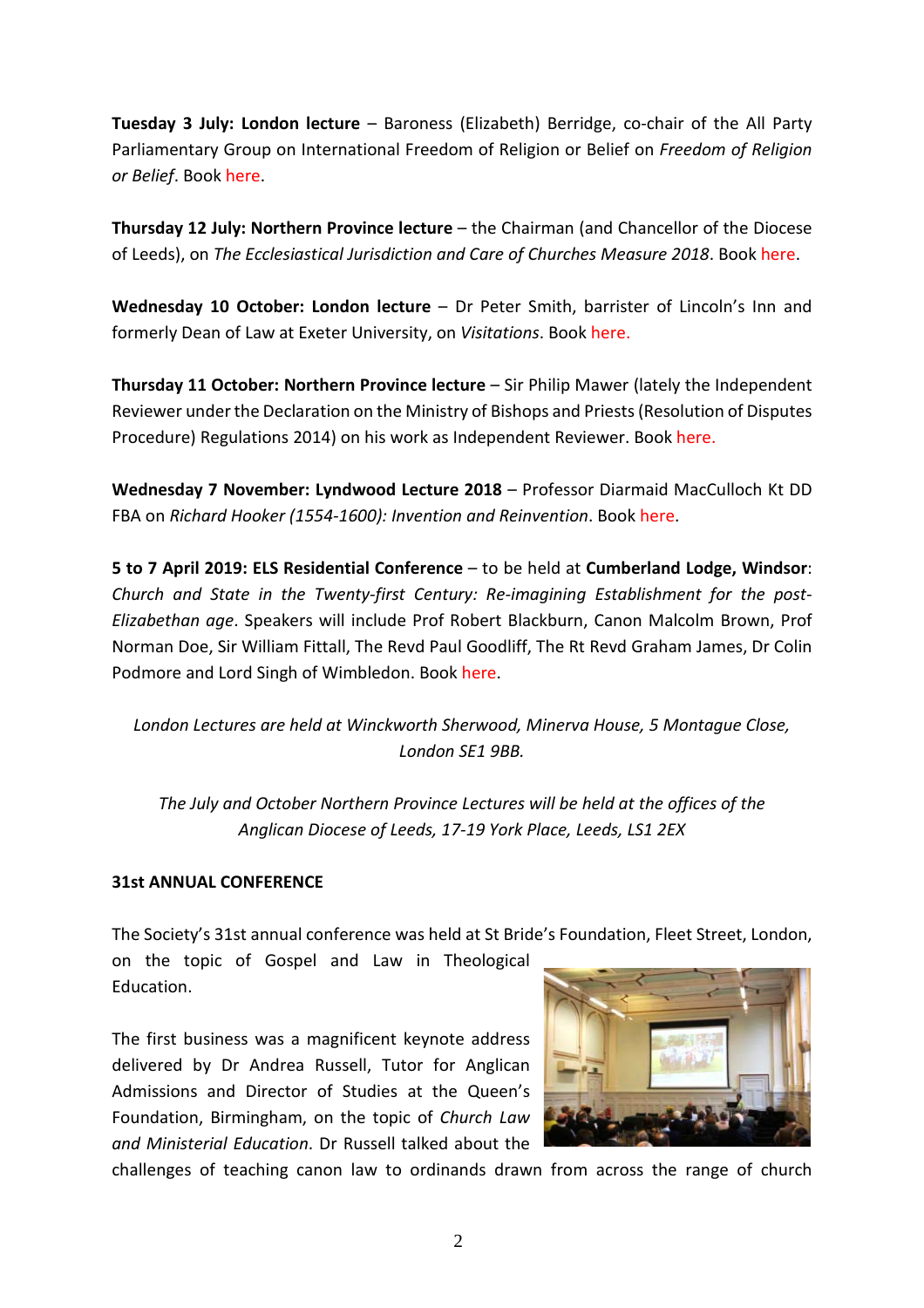traditions and cultures. She drew extensively on Richard Hooker's teaching about order, suggesting that the legal order is one of the ways in which God is revealed to us and is part of our mutual accountability. Of particular interest were the examples by which Dr Russell demonstrated how she encouraged those ordinands who may be suspicious of the concept of canon law to engage with the material theologically and pastorally.



The Ven Simon Baker, Archdeacon of Lichfield, and the Revd Canon Norman Boakes, Archdeacons' National Executive Officer, then gave a paper on *Good Practice in the Conduct of Ordained Ministry.* The session began with a close reading of the Rule of St Benedict, on order as the framework for flourishing. The speakers then reflected on the many way in which the role of a Christian minister is unique, including the work situation and the relationships and roles which ministry involves. At the Annual General Meeting, the main business was the proposal to convert

the Society from an unincorporated association to a CIO. The relevant motions were passed unanimously.

After lunch, Stephen Borton, Ecclesiastical Manager at Lee Bolton Monier-Williams, demonstrated some of the training provided (in some dioceses) to curates at IME 5/6 in the forms of *Training Materials on Marriage Law*. Stephen also shared insights on recent developments in marriage law.

The Ven Peter Rouch, Archdeacon of Bournemouth, then led our group work session, in which



we discussed case studies that might arise in the Church of England. The case studies, all drawn from real-life examples, ranged from the uncertain status of land used for a Garden of Remembrance and fees retained by a member of the clergy officiating at funerals in an allegedly private capacity to the constitution of a PCC. The lively discussion demonstrated the importance of education in ecclesiastical law in the life of ministers and parishes.

The last presentation of the day saw Simon Baker and Stephen Borton return to the lectern to explain some of the work of the Society's Education sub-committee. Delegates' attention was drawn in particular to the growing range of material on the EL[S website,](http://www.ecclawsoc.org.uk/) including training presentations and links to legal resources. Everyone present was encouraged to evangelise about the work of the Society to the church at large, to ensure that the availability of these resources should become better known.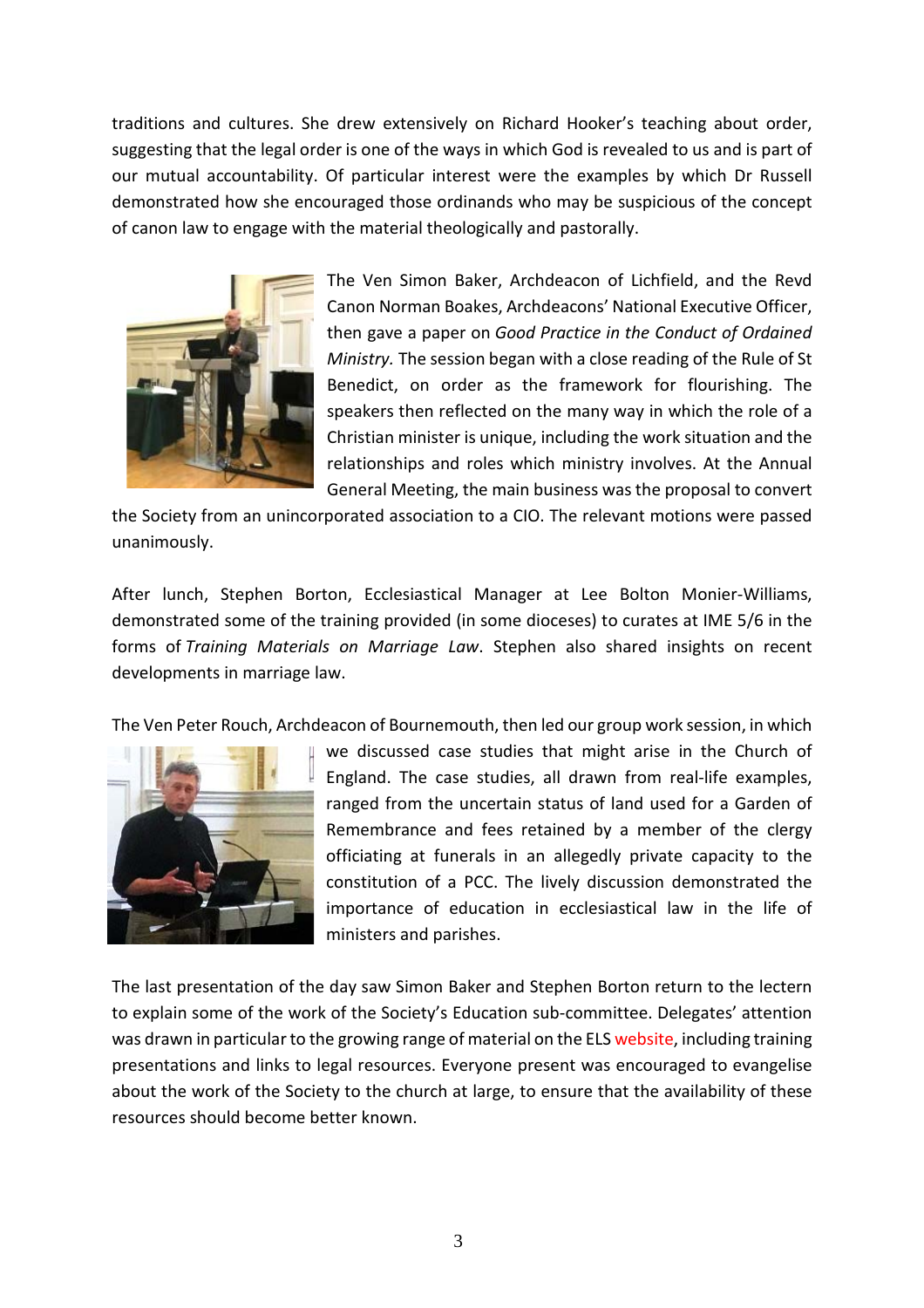The conference also saw the launch of the fourth edition of our Chairman's *Ecclesiastical Law*, fully revised and updated. [*Russell Dewhurst*]



### **COMMITTEE CHANGES**

At the Society's AGM, Stephen Borton and Neil Turpin – to whom our grateful thanks – stepped down as Secretary and Deputy Secretary. They are succeeded by Lizzie Wilson, a partner at Wrigleys Solicitors LLP who has been a very active member of the Communications Subcommittee, and Ben Harrison, a barrister who recently carried out a successful recruitment blitz enlisting some thirty new members. The three vacancies on the committee were filled by Archdeacon Simon Baker, who leads the education sub-committee, Judge Mark Emerton, responsible for the London Lecture programme, and – a newcomer – the Worshipful Ruth Arlow, Chancellor of the Dioceses of Norwich and Salisbury and editor of the Case Notes section of the *Ecclesiastical Law Journal*. [*FC*]

#### **JEREMY PEMBERTON LOSES HIS APPEAL**

As all readers of the *Newslette*r will know, Canon Jeremy Pemberton married his partner Laurence Cunnington, lost his licence, was therefore unable to take up a chaplaincy post with the Sherwood Hospitals NHS Trust and subsequently claimed wrongful dismissal and harassment.

In *Pemberton v Inwood* [\[2018\] EWCA Civ 564](http://www.bailii.org/ew/cases/EWCA/Civ/2018/564.html) he lost again. The Court of Appeal held that both lower Tribunals had been entitled to find that 'the doctrines, as in teachings and beliefs of the Church of England, were as stated in Canon B30 with specific regard in relation to same sex marriages to the statement of Pastoral Guidance from the House of Bishops…' [62] and that it had not been necessary that 'there should be an express provision prohibiting a priest from entering into a same-sex marriage and spelling out the consequences if he did' [63]. Further, HHJ Eady QC had not erred in law in holding that 'the ET had been entitled to find that the requirement had been applied so as to comply with the doctrines as found' [66].